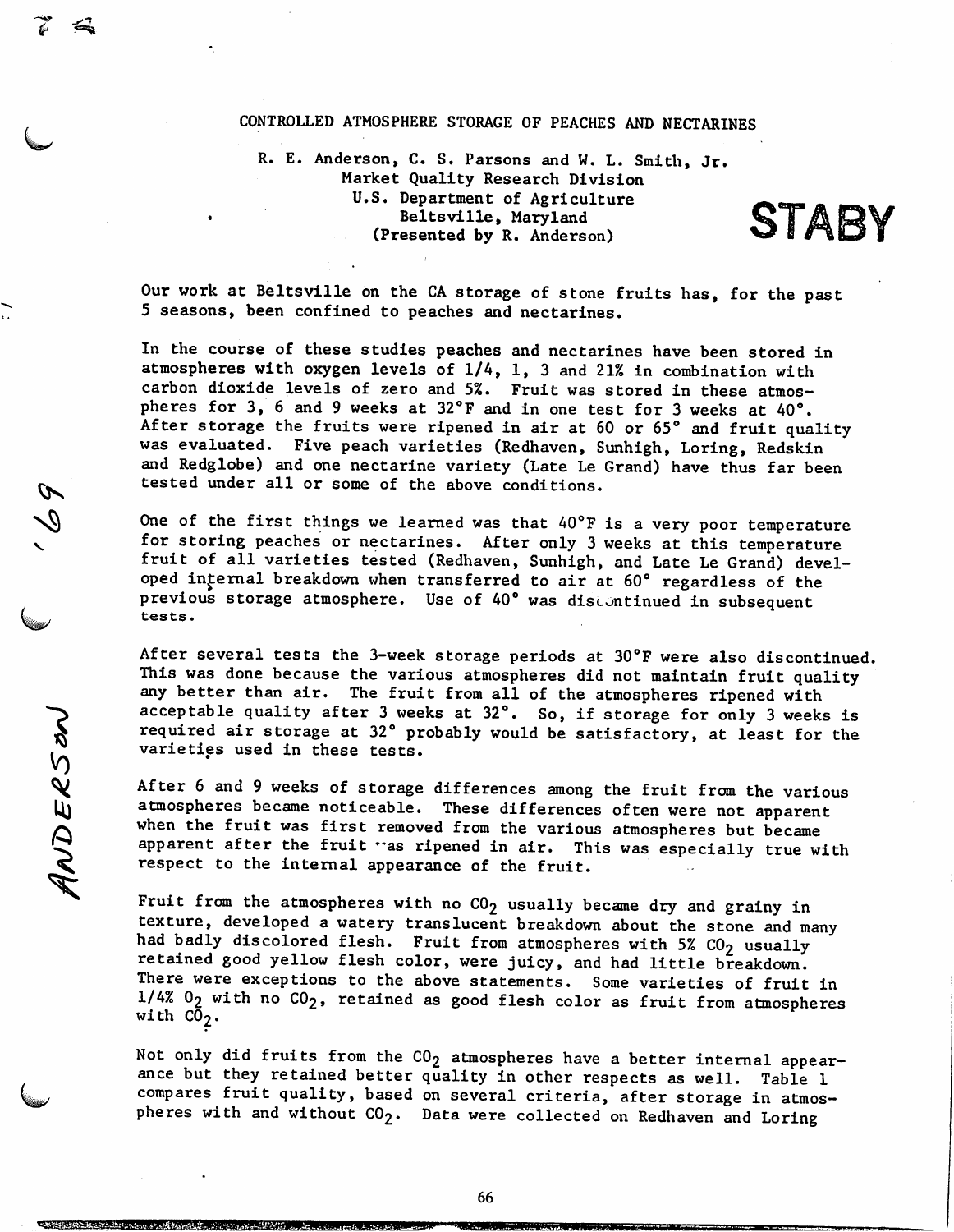peaches, and on Late Le Grand nectarines at three  $0_2$  levels (1/4, 1 and 21%) and at three storage periods (3, 6 and 9 weeks). When stored with  $C0<sub>2</sub>$  fruits are firmer on removal than fruits stored without  $C0<sub>2</sub>$ . This agrees with other reports in the literature that  $CO_2$  retards softening. However, after ripening at 65° fruits stored in 5%  $\bar{c}$ 0<sub>2</sub> at all 0<sub>2</sub> levels were softer than fruits from atmospheres with no  $CO_2$ . Actually, fruits from the CO<sub>2</sub> atmospheres softened more like freshly harvested fruit as they ripened immediately after harvest, than fruits stored in atmospheres without  $CO<sub>2</sub>$ .

Internal flesh color and flavor were better, and CO<sub>2</sub> production lower, in fruit from the  $CO_2$  atmospheres than in fruit from atmospheres with no  $CO_2$ (Table 1). Acidity was higher and decay was lower in fruit from the 5%  $c_0$  atmospheres than in fruit from atmospheres without  $c_2$ . It appears from these data that the most pronounced effects were due to the presence of CO<sub>2</sub> in the atmosphere.

The benefits from lowered  $0<sub>2</sub>$  levels were not as readily apparent as those from increased CO<sub>2</sub> levels. Nevertheless, fruits from the lew-oxygen levels (1/4 and 1%) had lower respiration rates, remained firmer during storage, had less decay and were somewhat more acid than were fruits from 21%  $0_2$ (data not shown).

Table 1 shows that flavor was best in fruit stored with  $CO_2$ . After 6 and 9 weeks storage, flavor of all peach varieties was best when 5%  $CO_2$  was combined with  $1\%$   $0_2$ . As pointed out earlier, differences were slight after 3 weeks storage. For nectarines, flavor was equally good in fruit from both the 1 and 21%  $0_2$  levels with 5%  $CO_2$ . Flavor generally declined with time in storage but for most peach varieties stored in the 1%  $0_2$ - 5%  $0_2$ atmosphere flavor was retained at an acceptable level through 6 weeks storage. However, the flavor of Redskin and Redglobe peaches after 6 weeks storage was perhaps only of borderline acceptability. The flavor of Late Le Grand nectarines from the 1%  $0_2$  - 5%  $C0_2$  or 21%  $0_2$  - 5%  $C0_2$  atmospheres, remained high and very acceptable through  $\overline{9}$  weeks storage in  $\overline{2}$  out of 3 years. This past season, however, nectarines stored in the 21%  $0_2$  - 5%  $0_2$ atmosphere for 9 weeks were poorer in flavor than those from the  $\tilde{1}$  % 02 -  $5\tilde{8}$  $CO<sub>2</sub>$  atmosphere. Peaches and nectarines that were stored in 1/4%  $O<sub>2</sub>$  sometimes had a fermented flavor so this atmosphere is not recommended.

Although decay was less in fruit from the  $CO_2$  atmospheres than in fruit from atmospheres without  $CO_2$ , it was not adequately controlled. We, therefore, included decay control treatments in our most recent CA tests. These treatments, applied before storage, consisted of a hot-water dip (125°F for 2 1/2 minutes) and a fungicide dip (0.5% Benlate).

Hot-water dips before storage did not reduce decay during 9 weeks storage on any variety tested in any atmosphere (only air,  $1\%$   $0_2$  - 5%  $C0_2$  and 21%  $0_2$  - 5%  $C0_2$  were used in these tests). Hot-water treatments not only failed to control decay but sometimes injured both peaches and nectarines. The injury, a browning of the skin, did not become evident until the fruit had been in storage for several weeks and it was usually most severe on fruit stored in the  $5%$  CO<sub>2</sub> atmospheres.

The chemical dip also injured some fruit but only in the peach varieties.

67